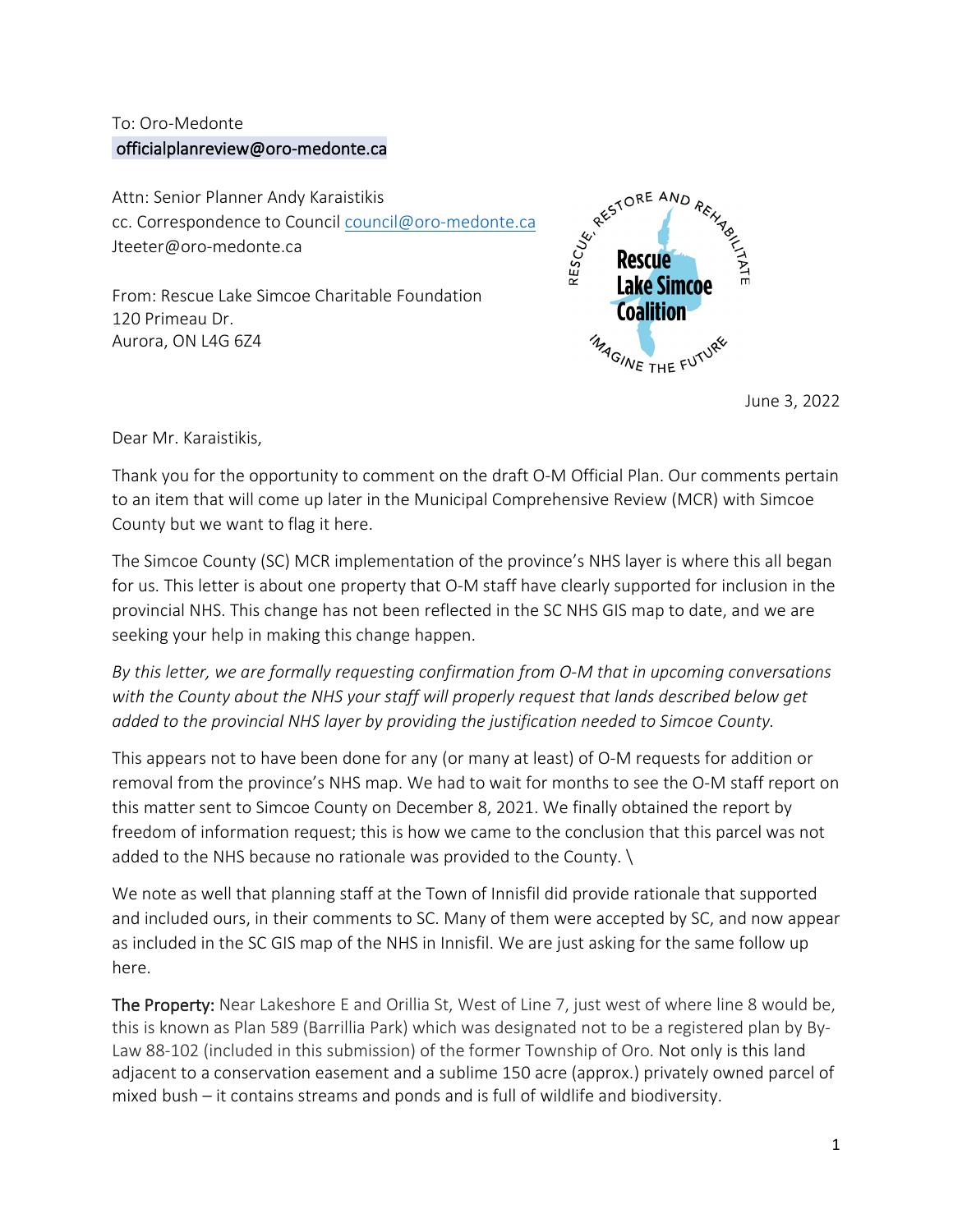It is contiguous with the NHS. It is larger than 1 ha. There is no active plan of subdivision on it. It is not shoreline. There should therefore be no reason to exclude it from the NHS.

We are happy to see this property in the Greenlands designation in the OM Draft 2022 Official Plan's land use schedule.

The property appears with a blue line around it on the maps sent to Simcoe County by Andy Karaistikis on December 8, 2022, directly below.



It appears that Simcoe County denied this request, made by O-M and by the Rescue Lake Simcoe Coalition, Linda Wells and was in many submissions sent to SC. This is what we are seeking to remedy, with your help.

We learned that we had missed the chance to speak to O-M Council about the NHS until after the County's NHS addition / removal deadline. But we did provide detailed comments to O-M on December 20, 2021, and those included these lands. We learned at the O-M Council meeting we delegated at, in January 2022, that O-M had already submitted comments to the County. They were not shared despite there being multiple requests from the pubic and Councillors to see this document.